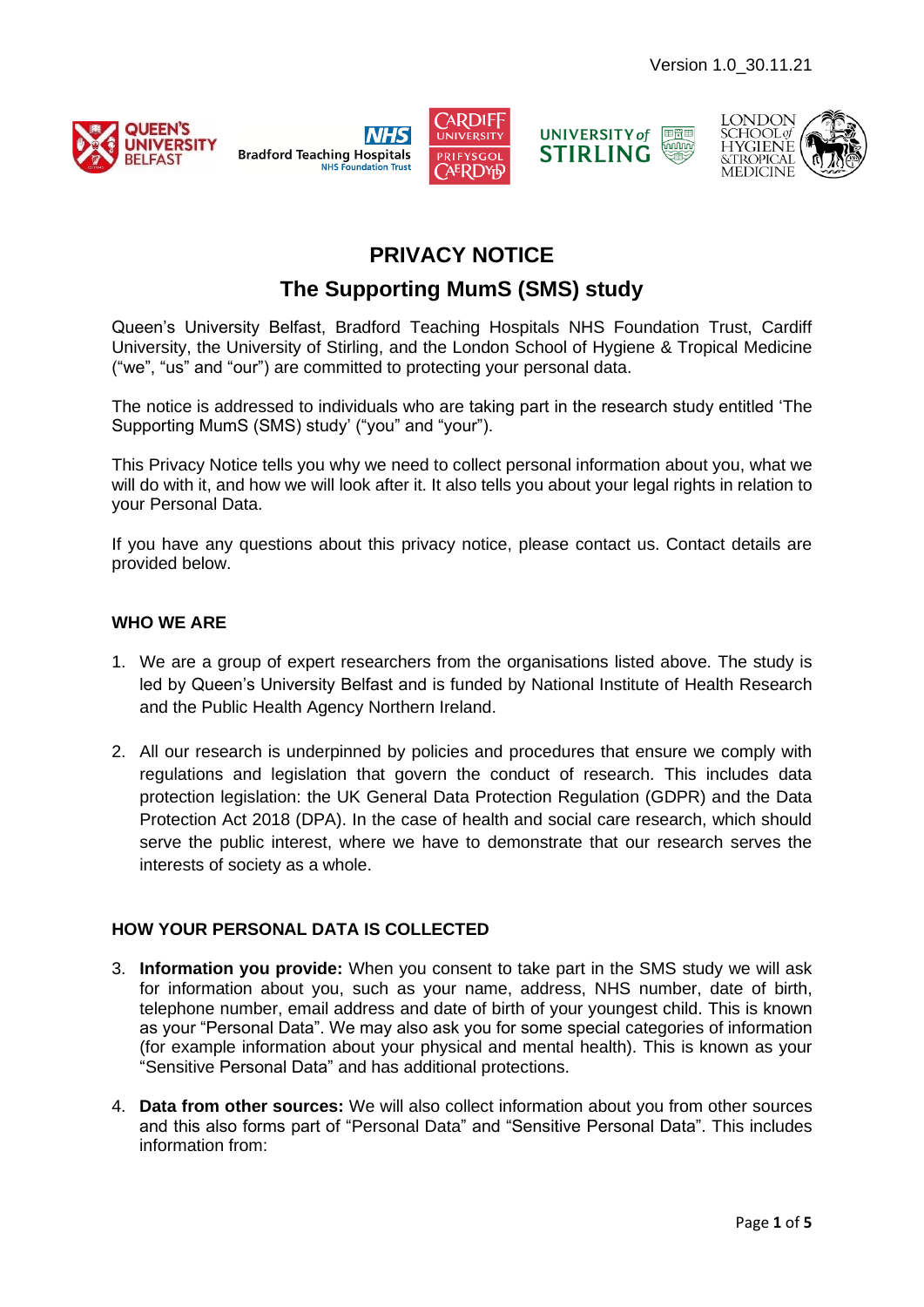- the system we are using to send and receive text messages for the study, for example we will automatically collect the replies you send to the text messages. This system is owned and operated by the London School of Hygiene & Tropical Medicine.
- routine health-related data (if you have consented to this option) such as NHS records, GP and dental records, maternity and health visiting records and disease registers. To obtain your routine data from these systems, we will share some personallyidentifiable details such as name, date of birth, address and NHS number to each of these organisations and they will send us your data back. This will all be done using secure data transfer systems that have been set up carefully to keep your information safe and complies with regulations and legislation governing the conduct of research.

#### **HOW WE USE YOUR PERSONAL DATA**

- 5. We use your Personal Data and Sensitive Personal Data in the following ways:
	- to contact you to invite you to take part in the study and to discuss research-related queries. If you do not consent to take part in the study, your personal data, such as contact details (e.g. name, address, phone number), will be confidentially destroyed and will not be retained by us.
	- after consent to take part is provided, personal data is used to contact you to arrange and conduct study visits, to request information or to send you relevant study documents or equipment and to inform you about any relevant study developments.
	- access to, and sharing of, special category and sensitive personal data is controlled very carefully. Sensitive personal data is collected and pseudonymised – this means each person who takes part in this study will be given a unique study number and this unique study number is used on all the study paperwork and in study databases. Only authorised members of the SMS research team will be able to link your study number to your name, contact details and NHS number.
- 6. In order to protect your rights and freedoms when using your personal information for research and to process special category information we have special safeguards in place to protect your information, and all information is kept in line with our policies and regulatory requirements.
- 7. In addition to the above safeguards, data protection legislation requires us to meet the following standards when we conduct research with your personal information:
	- the research will not cause damage or distress to someone (e.g., physical harm, financial loss or psychological pain).
	- the research is not carried out in order to do or decide something in relation to an individual person, unless the processing is for medical research approved by a research ethics committee.
	- the Data Controller has technical and organisational safeguards in place (e.g. appropriate staff training and security measures).
	- if processing a special category of data, this must be subject to a further public interest test to make sure this particularly sensitive information is required to meet the research objectives.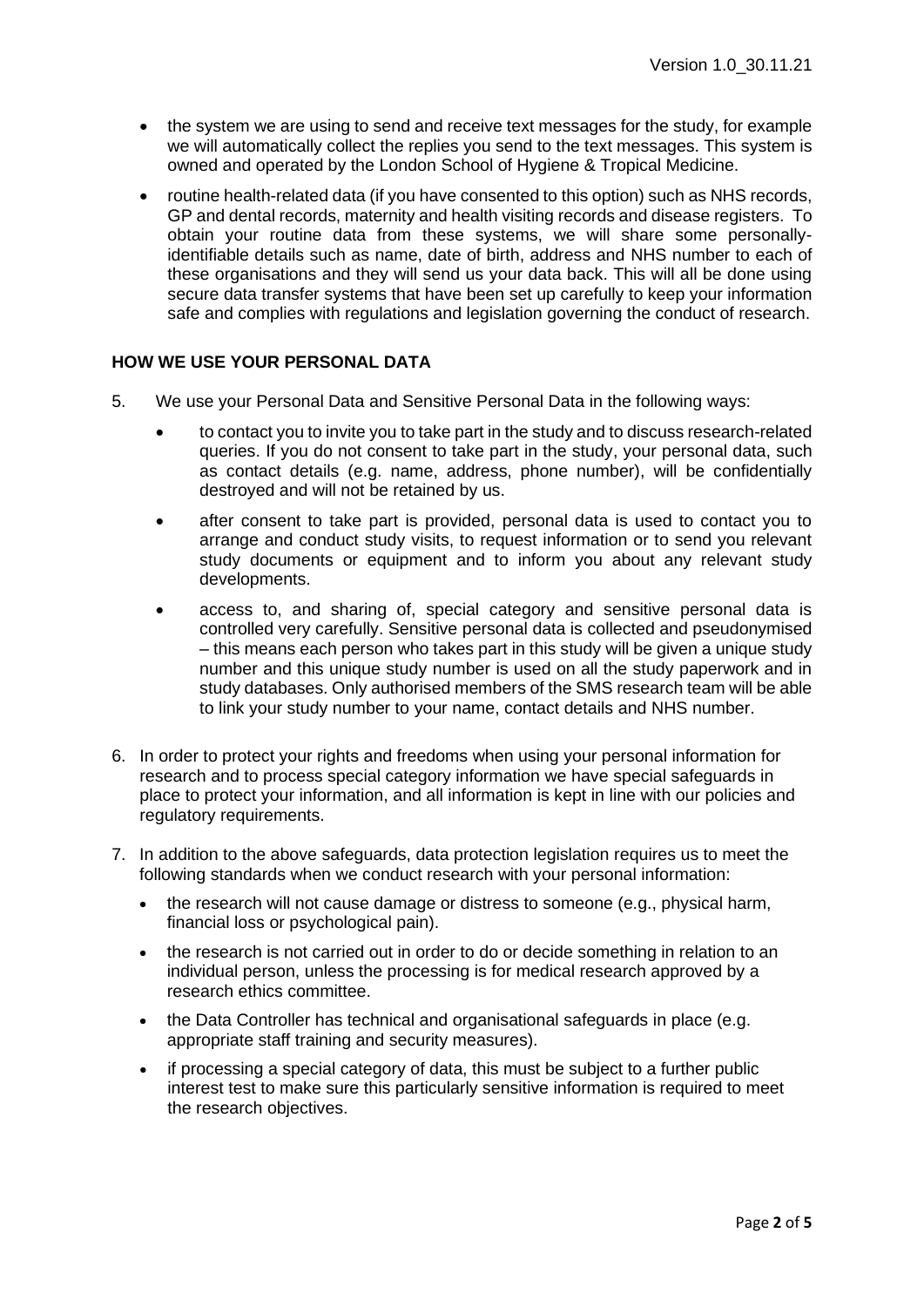#### **LEGAL BASIS FOR COLLECTING AND USING YOUR PERSONAL DATA**

- 8. We will only use your Personal Data if we have valid reasons for doing so. These reasons are known as our "legal basis for processing".
- 9. In the context of research, the lawful basis upon which we will process your personal information is usually where "Processing is necessary for the performance of a task carried out in the public interest or in the exercise of official authority vested in the controller" (Article 6 of GDPR).
- 10. We also collect and use more sensitive personal information (Special Category data) where "the processing is necessary for archiving purposes in the public interest, scientific or historical research purposes or statistical purposes… which shall be proportionate to the aim pursued, respect the essence of the right to data protection and provide for suitable and specific measures to safeguard the fundamental rights and the interests of the data subject". (Article 9 of GDPR).

#### **WHO WE SHARE YOUR DATA WITH**

- 11. In line with our Data Protection Policy and Procedures we can share your information, including Personal Data and Sensitive Personal Data, with the following parties for the following research purposes:
	- London School of Hygiene and Tropical Medicine (LSHTM) text message system to allow you to receive and reply to the text messages (the LSHTM is a study collaborator)
	- Designated research personnel for the purposes of achieving the research outcomes
	- The Northern Ireland Clinical Trials Unit (NICTU) for the purposes of entering your completed questionnaires onto a study database (NICTU is a study collaborator)
	- Qualtrics research software supplier for the purposes of the online completion of the study questionnaires (privacy notice can be viewed here [https://www.qualtrics.com/support/survey-platform/getting-started/data-protection](https://www.qualtrics.com/support/survey-platform/getting-started/data-protection-privacy/)[privacy/](https://www.qualtrics.com/support/survey-platform/getting-started/data-protection-privacy/)).
	- Transcription services for the purpose of transcribing recorded interviews (if consent provided for this optional element)
	- Organisations in-charge of the collection and administration of routine data for the purposes of achieving the research outcomes (if consent provided for this optional element)
- 12. In all cases, information shared will be on a need to know basis, not excessive and with all appropriate safeguards in place to ensure the security of your information.
- 13. When we use third parties (known as data processors) to carry out a task on our behalf, such as a transcription service as indicated above, we have contractual terms, policies and procedures to ensure confidentiality is respected.

#### **DATA PROCESSING OUTSIDE EUROPE**

14. We will not transfer your Personal Data and Sensitive Personal Data outside of the United Kingdom and European Economic Area.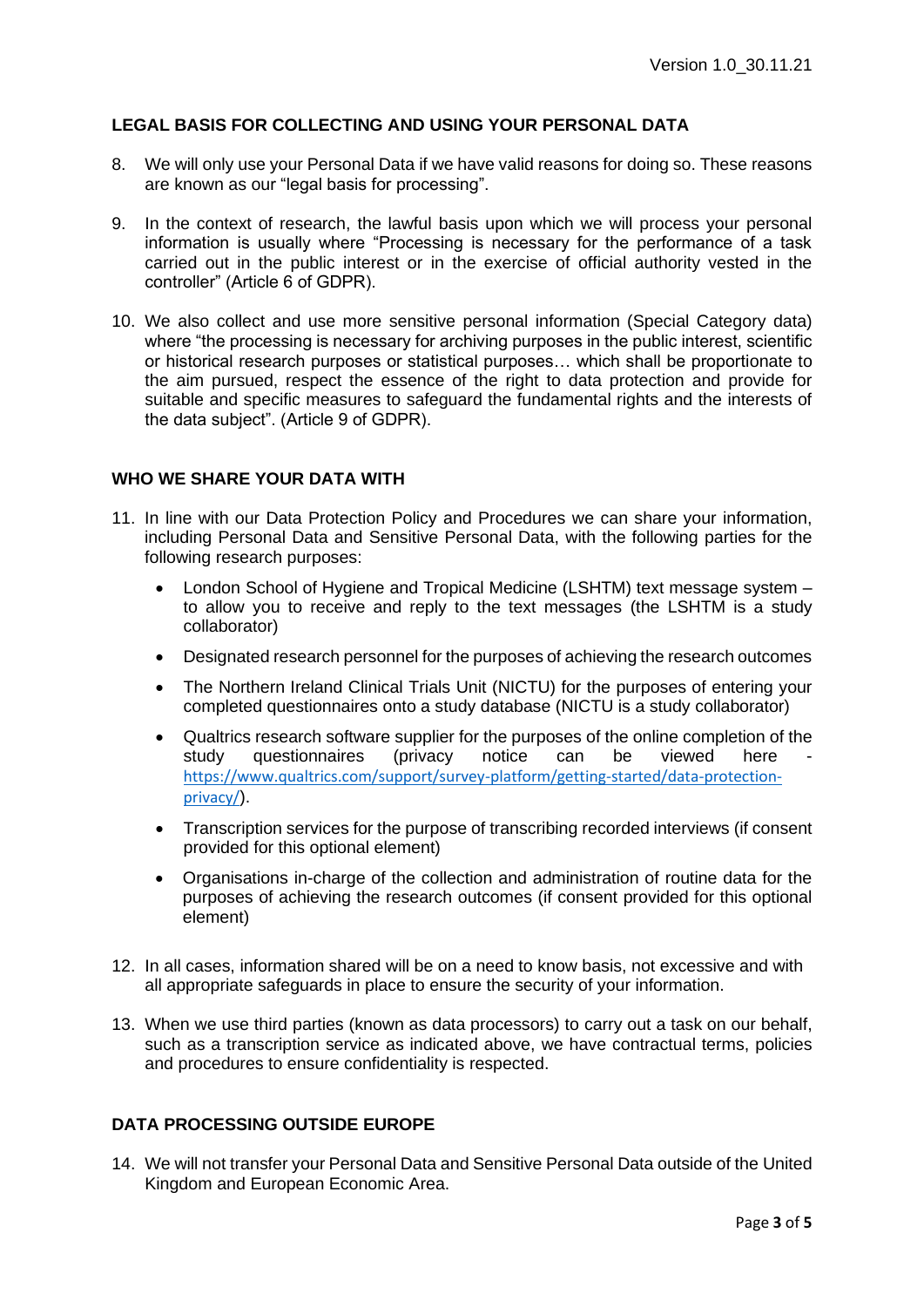#### **HOW LONG YOUR INFORMATION WILL BE KEPT?**

- 15. Information where you can be identified will be kept for a minimum amount of time and in accordance with research objectives. Researchers will de-identify information, i.e. anonymise or pseudonymise, as soon as possible as described in point 5.
- 16. We will keep your Personal Data and Sensitive Personal Data for up to 10 years from when the research has been completed to allow for full and final publication of the research results. If you have provided consent (this is optional), we will retain your record of consent and personal data (name, telephone number, email address, address) for the purpose of conducting longer-term follow-up for the SMS study or to inform you about future studies related to health and lifestyle that we may be conducting. If you have consented, we will retain your NHS number for data linkage purposes. You can decline to receive communications at any stage. We will only keep your information if we need it for one of the reasons described above.
- 17. We place great importance on the security of the Personal Data that we hold, including the use of physical, technological and organisational measures to ensure your information is protected from unauthorised access and against unlawful processing, accidental loss, alteration, disclosure, destruction and damage.

#### **YOUR RIGHTS**

- 18. The DPA provides you with a number of legal rights in relation to your Personal Data, including the right:
	- to request access to your Personal Data;
	- to request correction of your Personal Data that is wrong or incomplete:
	- to request erasure or the restriction of processing of your Personal Data;
	- to request the transfer of your Personal Data in a structured; commonly used machine-readable format;
	- not to be subject to automated decision making; and
	- to withdraw your consent.
- 19. If you wish to exercise any of the rights set out above, or require further information about any of the rights, please contact us.
- 20. There may also be times where we cannot stop using your Personal Data when you ask us to, but we will tell you about this if you make a request.